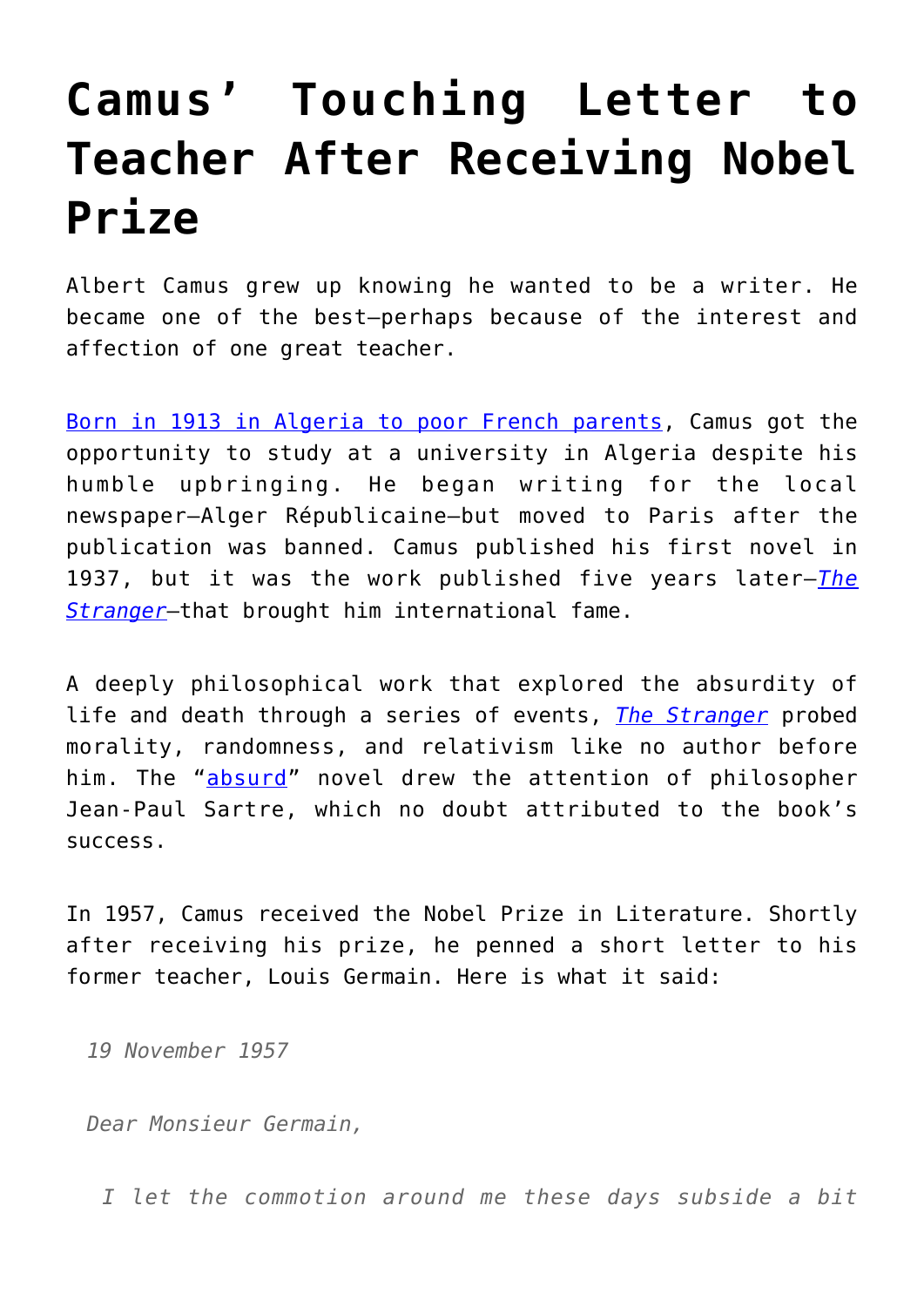*before speaking to you from the bottom of my heart. I have just been given far too great an honor, one I neither sought nor solicited. But when I heard the news, my first thought, after my mother, was of you. Without you, without the affectionate hand you extended to the small poor child that I was, without your teaching and example, none of all this would have happened. I don't make too much of this sort of honor. But at least it gives me the opportunity to tell you what you have been and still are for me, and to assure you that your efforts, your work, and the generous heart you put into it still live in one of your little schoolboys who, despite the years, has never stopped being your grateful pupil. I embrace you with all my heart.*

*Albert Camus*

Little is known of Louis Germain, the teacher whose generosity and efforts apparently had a profound impact on Camus' life. But one scholar [had this to say:](http://articles.chicagotribune.com/1997-03-21/news/9703210024_1_camus-life-louis-germain-camus-work) "One could arque that, in the history of the field, few teacher-pupil relationships have had more dramatic impact than that of Louis Germain on his young pupil Albert Camus."

Camus was killed in an auto accident in 1960. He was just 46 years old.

It's fortunate he was able to thank someone who had such a lasting impact on his life before that life was taken from him. How many people, I wonder, die with such dear sentiments left unsaid?

[H/T [Open Culture,](http://www.openculture.com/2014/05/albert-camus-sends-a-letter-of-gratitude-to-his-elementary-school-teacher-1957.html) [Letters of Note\]](http://www.lettersofnote.com/2013/11/i-embrace-you-with-all-my-heart.html)